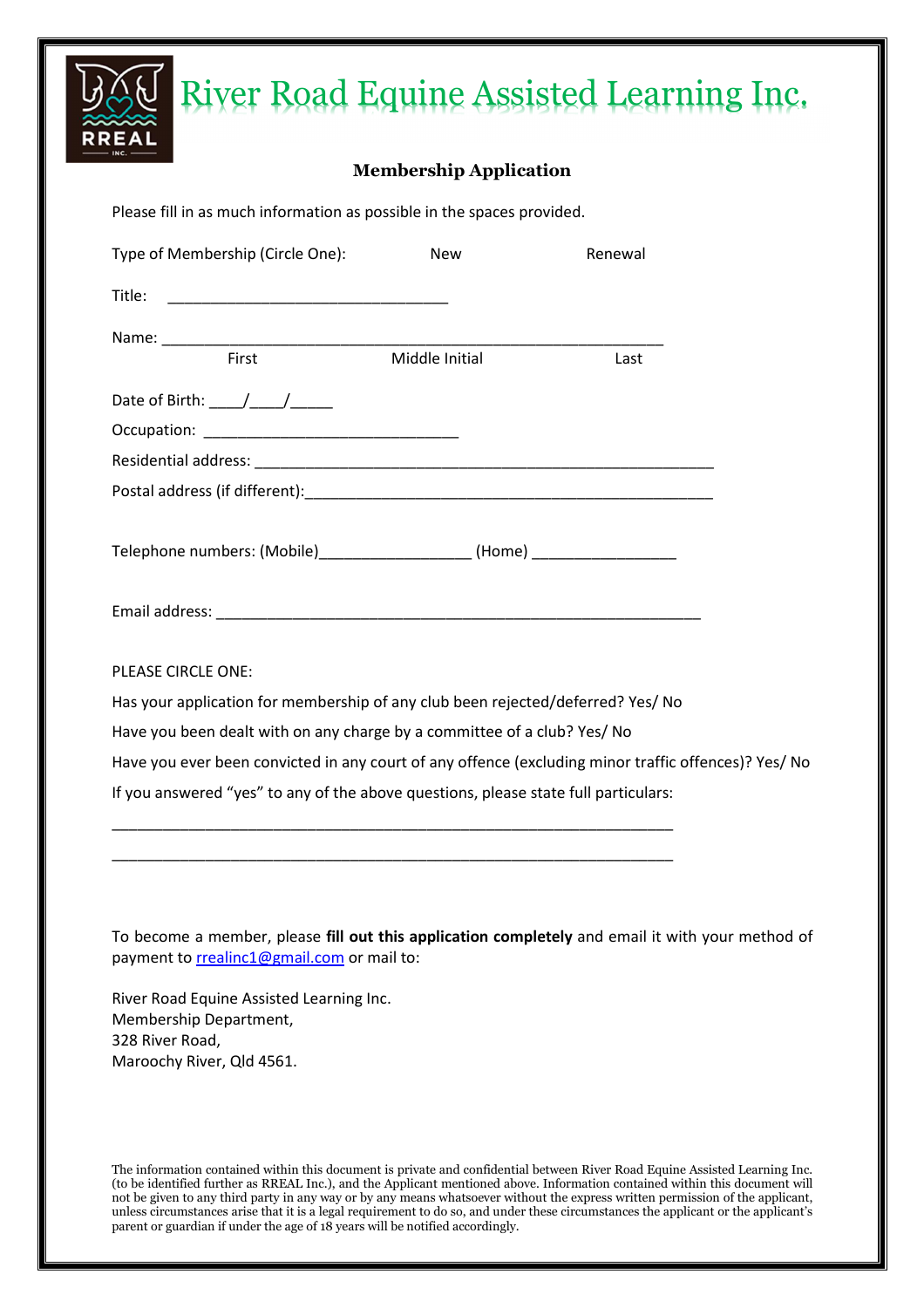

## River Road Equine Assisted Learning Inc.

### **Membership Fees:**

Annual Membership (1 Jan to Dec 31<sup>st</sup> 2017) New Member - Full Access age 16+ \$10

I would like to become a member of River Road Equine Assisted Learning Inc. (RREAL Inc), and have filled out this application completely and accurately. I am submitting dues of  $\zeta$  along with my application and agree that this information will held on my record for as long as I am a member.

Applicant Signature: \_\_\_\_\_\_\_\_\_\_\_\_\_\_\_\_\_\_\_\_\_\_\_\_\_\_\_\_ Date: \_\_\_/\_\_\_/\_\_\_\_\_

*This fee is non-refundable and will be used towards your newsletter, members only event invitations, as well as merchandise and class discounts.* 

River Road Equine Assisted Learning Inc. is a not for profit organisation dedicated to developing equine facilitated learning programs. Our objectives are:

- To develop and implement equine based educational programs for disadvantaged, disengaged and/or developmentally delayed youths and children.
- Promote the use of horses in the learning process to facilitate change, prevent harmful behaviours and promote increased self-awareness and heightened self-esteem.
- To organise fundraising events to support the activities of the Association.

Please indicate how you learned about RREAL Inc: \_\_\_\_\_\_\_\_\_\_\_\_\_\_\_\_\_\_\_\_\_\_\_\_\_\_\_\_\_\_\_

Are you interested in becoming actively involved in River Road Equine Assisted Learning Inc.? (please tick one below)

- $\Box$  Yes, I would like to become actively involved, have a blue card and have time to devote.
- $\Box$  Yes, I would like to become actively involved, but have limited time to devote or do not have a blue card.
- $\Box$  No, I do not wish to be actively involved, but do wish to take advantage of RREAL Inc. membership benefits.

Applicant declaration:

I support the objectives of River Road Equine Assisted Learning Inc.

Name: \_\_\_\_\_\_\_\_\_\_\_\_\_\_\_\_\_\_\_\_\_\_\_\_\_\_\_\_\_\_\_\_\_\_\_\_

| Signature: |  |  |  |
|------------|--|--|--|
|            |  |  |  |

Date: \_\_\_\_\_\_\_\_\_\_\_\_\_\_\_\_\_\_\_\_\_\_\_\_\_\_\_\_\_\_\_\_\_\_\_\_\_

The information contained within this document is private and confidential between River Road Equine Assisted Learning Inc. (to be identified further as RREAL Inc.), and the Applicant mentioned above. Information contained within this document will not be given to any third party in any way or by any means whatsoever without the express written permission of the applicant, unless circumstances arise that it is a legal requirement to do so, and under these circumstances the applicant or the applicant's parent or guardian if under the age of 18 years will be notified accordingly.